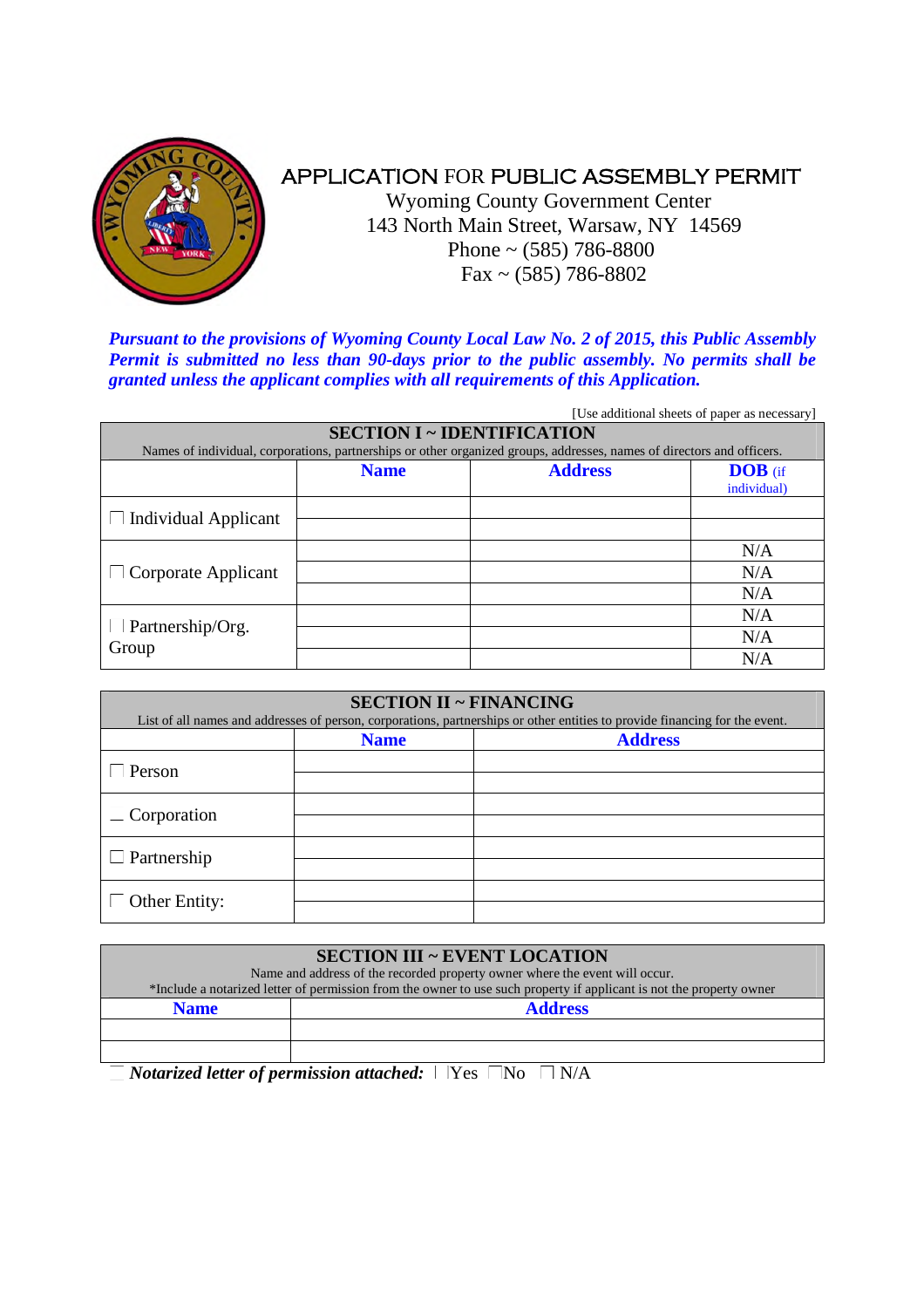| <b>SECTION IV ~ DATES AND HOURS</b><br>Proposed dates and hours of the event. |              |  |  |
|-------------------------------------------------------------------------------|--------------|--|--|
| <b>Dates</b>                                                                  | <b>Hours</b> |  |  |
|                                                                               |              |  |  |
|                                                                               |              |  |  |
|                                                                               |              |  |  |

# **SECTION V ~ NUMBER OF PERSONS AND FEES**

Expected maximum number of persons intended to use the property at any one time during the event.

#### **0 - 4999 PERSONS ~ No Permit / No Fee**

 A promoter must comply with all regulations as required by County or State Health Departments. In addition, the promoter must contact the Wyoming County Sheriff and Office of Emergency Services to ensure safety issues are adequately addressed.

# **5000 - 9999 PERSONS ~ Permit Required**

- A non-refundable application fee of \$200.00.
- A promoter will be required to meet the necessary requirements of the permit application and provide Proof of Insurance.

# **10,000 - 24,999 PERSONS ~ Permit and Fee Required**

- A non-refundable application fee of \$400.00.
- A promoter will be required to meet the necessary requirements of the Permit Application and provide Proof of Insurance.

# **OVER 25,000 PERSONS ~ Permit & Fee Required**

- A non-refundable application fee of \$600.00.
- A promoter will be required to meet the necessary requirements of the Permit Application and provide Proof of Insurance and Cash Bond Surety.

Late Charge. In the event the Application is not filed within ninety (90) days of the date of the event, a late fee, in addition to the Application Fee and in an amount equal to four (4) times thereof, shall be assessed. Upon a showing of good cause, at the discretion of the Chairman, said Late Charge may be reduced or waived.

#### **SECTION VI ~ PARKING**

The number of automobiles expected to use the property at one time as well as a plan for the provisions for parking such vehicle. A. Number of automobiles expected to use property and plan for provision of parking said vehicles.

B. Plan for provisions of parking said vehicles.

*Parking Plan Attached:*  $\Box$  Yes  $\Box$  No

| <b>SECTION VII ~ PURPOSE OF FUNCTION</b>                                       |                                                 |  |  |
|--------------------------------------------------------------------------------|-------------------------------------------------|--|--|
| Include the nature of the activities and admission fees to be charged, if any. |                                                 |  |  |
| <b>Nature of Activities</b>                                                    | <b>Fee to be Charged</b>                        |  |  |
|                                                                                | $\exists$ Yes $\parallel$ No If yes, amount: \$ |  |  |
|                                                                                | Yes<br>No If yes, amount: $\$                   |  |  |
|                                                                                | $\Box$ Yes $\Box$ No If yes, amount: \$         |  |  |
| Copy of Lease/Contract(s) Attached: $\Box$ Yes $\Box$ No                       | <i>Copy to WCHD</i> : $\sqrt{\ }$ Yes $\Box$ No |  |  |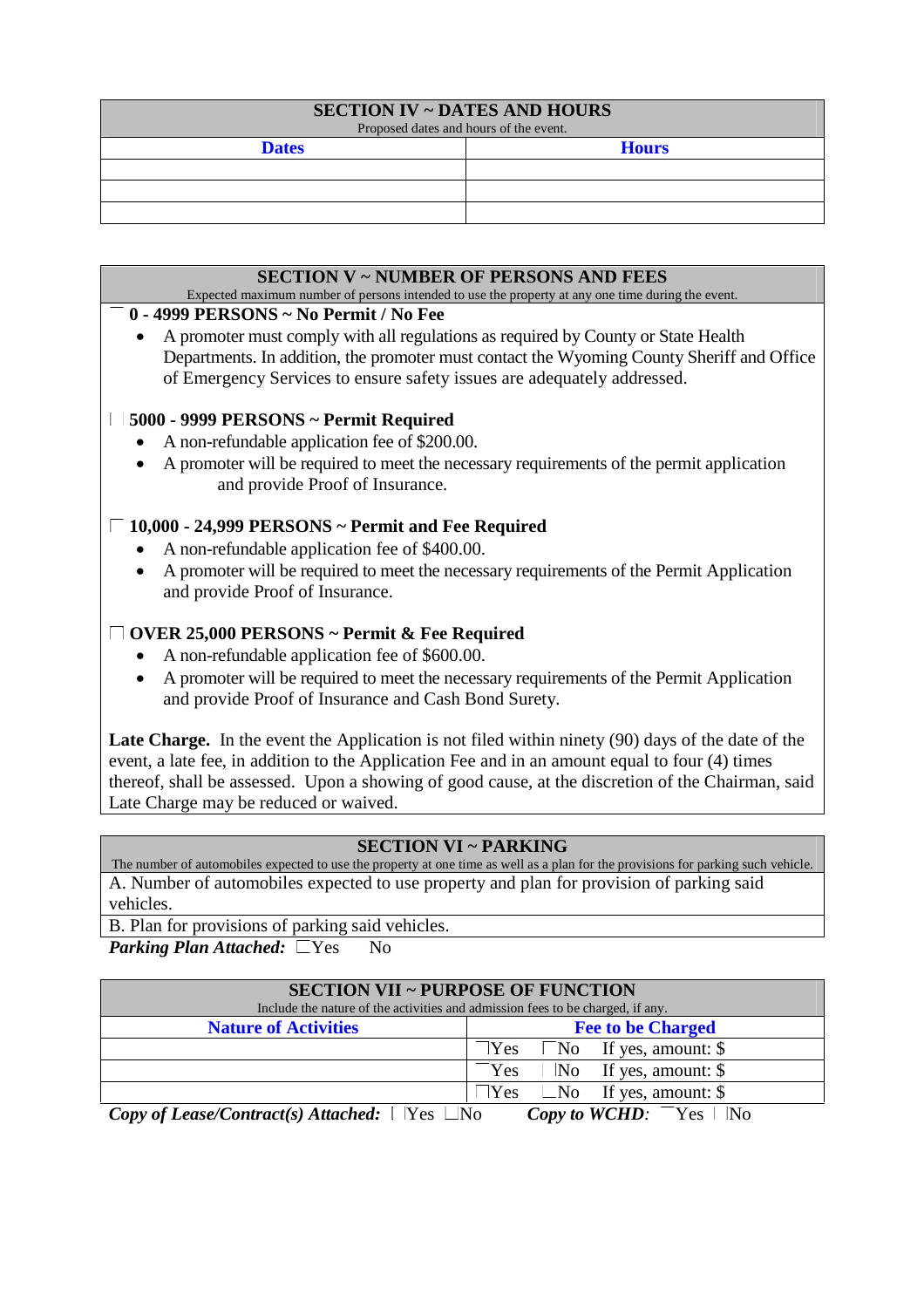| <b>SECTION VIII ~ CONCESSIONARIES, SERVICES OR FACILITIES</b>                                                                       |                |  |  |
|-------------------------------------------------------------------------------------------------------------------------------------|----------------|--|--|
| List names and addresses of all persons providing contract, lease or other arrangements for the event together with such contracts, |                |  |  |
| leases or other arrangements. Information called for in this paragraph shall be supplied no later than seven (7) days prior to the  |                |  |  |
| event and submitted to the Wyoming County Health Department (WCHD).                                                                 |                |  |  |
| <b>Name</b>                                                                                                                         | <b>Address</b> |  |  |
|                                                                                                                                     |                |  |  |
|                                                                                                                                     |                |  |  |
| <i>Copy of Lease/Contract(s) Attached:</i> $\Box$ Yes $\Box$ No<br><i>Copy to WCHD</i> : $\Box$ Yes $\Box$ No                       |                |  |  |
|                                                                                                                                     |                |  |  |

*Copy of Lease/Contract(s) Attached:* Yes  $\Box$ No *Copy to WCHD*:  $\Box$ Yes  $\Box$ No

# **SECTION IX ~ DIAGRAMS OR SIMILAR GRAPHIC DOCUMENTS**

A. The size and location of any existing or proposed building, structure or other facilities to be used for the purpose of the assembly.

*Diagram Attached:*  $\sqrt{\text{Yes}}$   $\Box$ No $\Box$ N/A

B. The placement of the proposed distribution system for water, including supply, storage, treatment and distribution sites, if required by local or state health codes. *Diagram Attached*:  $\sum$  Yes  $\sum$  No  $\sum$  N/A

C. The facilities for the preparation, storage, sale, and distribution of food, if required, by local and state health codes.

*Diagram Attached*:  $\Box$ Yes  $\Box$ No  $\Box$ N/A

D. The location of and access to any parking areas and the means that will be used to monitor and control this local traffic flow.

*Diagram Attached*:  $\Box$ Yes  $\Box$ No  $\Box$ N/A

E. All services and other roads serving the public assembly area, food services, toilet facilities and entertainment and performance area.

*Diagram Attached*:  $\overline{\phantom{a}}$  **No**  $\overline{\phantom{a}}$  **N/A** 

# **SECTION X ~ HEALTH DEPARTMENT**

A. Completion of Wyoming County Health Department Attachment/Checklist. All aspects of the camping area must meet the New York State Sanitary Code, Subpart 7-3 (Campgrounds), requirements.

*Attachment/Checklist Attached*: **Yes No N/A** 

# **SECTION XI ~ SECURITY/PUBLIC SAFETY**

A. A detailed plan and statement fully describing any private security personnel who will be engaged by the applicant to serve on or about the site.

*Plan Attached*:  $\sqrt{\text{Yes}}$   $\boxed{\text{N}}$   $\boxed{\text{N}}$ 

B. A detailed plan and statement providing for fire protection, specifying the location of fire lanes, water supply and equipment or apparatus to be available for such purposes is necessary. This will include a statement from the Officer in Charge of the Fire Department providing this service that arrangements will be made to adequately protect the residents of their district while they are committed to this event.

*Plan Attached*:  $\overline{N}$  **No**  $\overline{N}$  **N/A**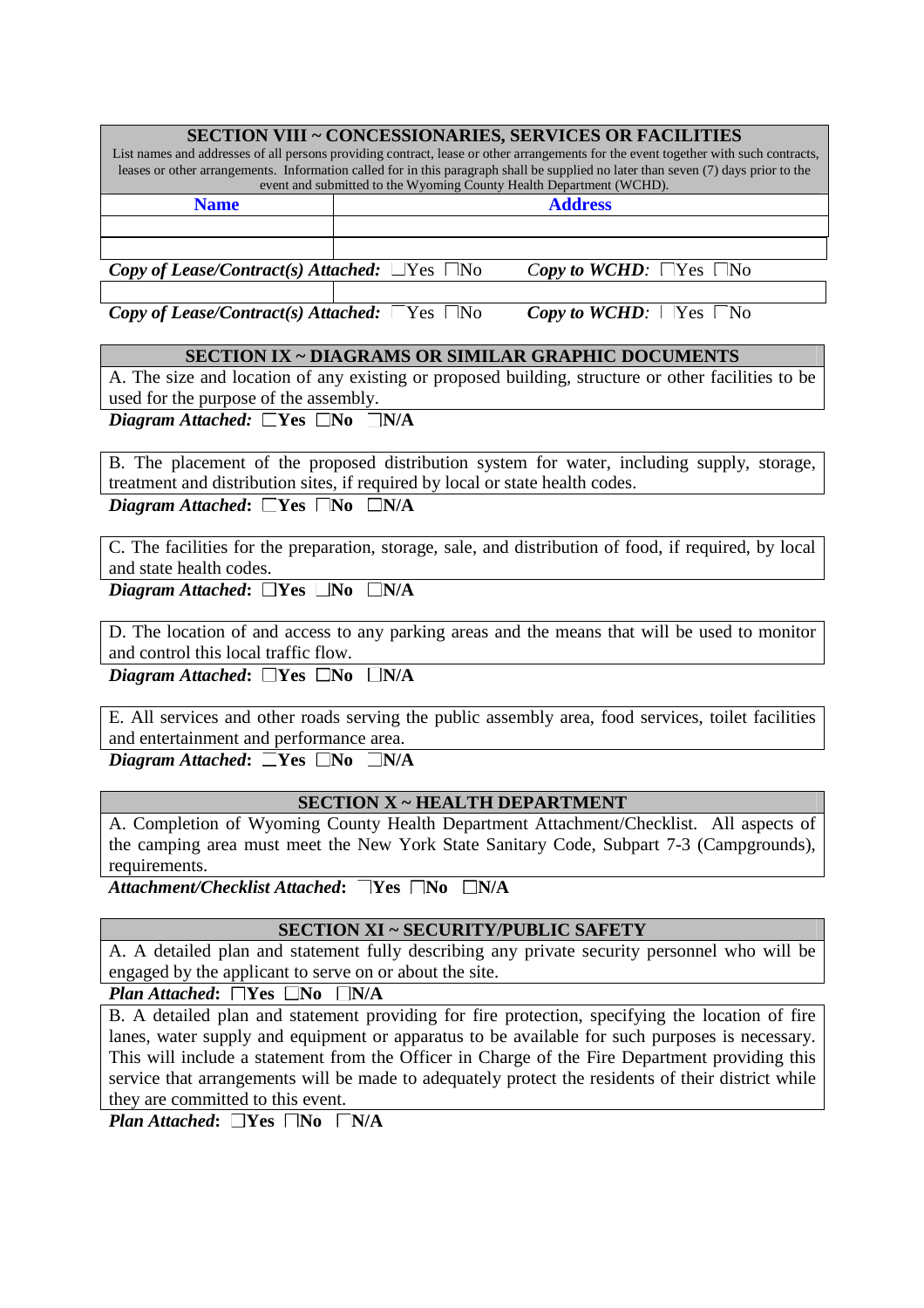C. A detailed plan and statement specifying the all facilities must be made available to Emergency Medical Services at the public assembly. This will include location of crews, ambulances that will be available at the location, preparations to bring additional ambulances to the scene if needed, name and address of the doctor that will be in attendance, if any. This will include a statement from the Officer in Charge of the Emergency Medical Services Agency that arrangements will be made to adequately protect the residents of their district while they are committed to this event. All Emergency Medical Service Agencies involved will hold a valid Certificate of Need that would allow them to provide service within Wyoming County and transport to and receive Medical Control from Wyoming County Community Hospital.

*Plan Attached*:  $\Box$  Yes  $\Box$  No $\Box$  N/A

D. All permit approvals from Wyoming County Code Enforcement Officer as required under Chapter 24 of the New York State Fire Code and Title 19 NYCRR including, but not limited to, tents; canopies; membrane structures; stages; platforms and pyrotechnics.

 $A$ *pprovals Attached*:  $\Box$  Yes  $\Box$  No $\Box$  N/A

#### **SECTION XII ~ ADVERTISING**

A. The applicant will specify in all advertising and promotional endeavors the limitation on the number of tickets to be sold or otherwise issued as specified in the permit.

*Agreed*:  $\Gamma$ **Yes**  $\Gamma$ **No**  $\Gamma$ **N/A** 

B. The applicant also agrees that all tickets will be numbered, and that no other means will be used to grant admission to the site.

 $A \text{greed}$ :  $\Box$  Yes  $\Box$  No  $\Box$  N/A

C. Methods of entering the area, number and location of ticket booths and entrances, and provision for keeping persons without tickets from the area.

 $Plan/Map$  Attached**:**  $\sqrt{\text{Yes M}}$   $\sqrt{\text{N/A}}$ 

#### **SECTION XIII ~ NOTIFICATION TO COUNTY**

The information required of an applicant for a permit under this Application is for the sole purpose of providing notification to the County of Wyoming and to any other municipal subdivision impacted by the permitted event of the arrangements made by the sponsor or promoter for financing, sanitation, security, parking and the other information required in this Application so as to inform the County of Wyoming regarding the character and nature of the permitted event. Issuance of a permit under this Application does not constitute the County of Wyoming's assumption of responsibility for maintaining the services for which information is required as part of the Application.

# **SECTION XIV ~ INSURANCE AND BOND REQUIREMENTS**

*For events involving more than 5,000 persons but less than 7,500 persons***,** no permit shall be issued unless the applicant can furnish to the Chairman of the Board of the Wyoming County Board of Supervisors a Certificate of Insurance showing evidence of insurance coverage as follows and a copy of the policy endorsement showing the County of Wyoming and the Town or Village in which the event is held, named as an additional insured.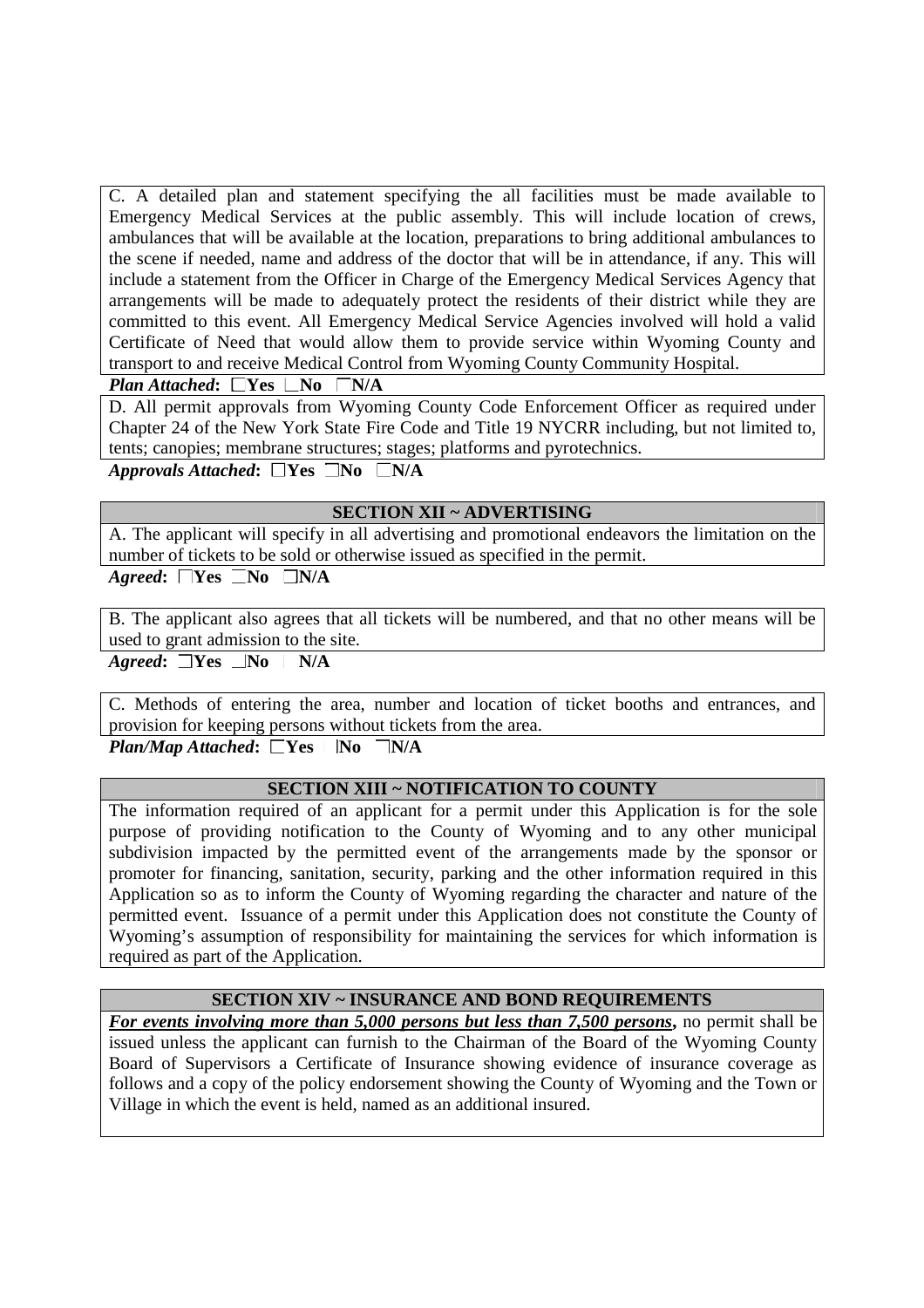#### **Bodily Injury and Property Damage Combined** Each Occurrence Aggregate \$1,000,000.00 \$2,000,000.00

- The Certificate of Insurance shall provide no less than thirty (30) days notice of cancellation or non-renewal of the insurance coverage.
- All Insurance and Bonds shall be written with an Insurance Carrier licensed by the State of New York Insurance Department to conduct business in the State of New York and have an A.M. Best Company rating of A or better.
- The County of Wyoming and Town and/or Village in which the event is to be held shall be named as an Additional Insured on a primary and noncontributory basis on all policies.
- Waiver of Subrogation is required on all policies.
- All Certificates of Insurance must be signed by a licensed agent or authorized representative of the insurance carrier. A broker signature is not acceptable.

*For events involving 7,500 or more persons,* the limits of insurance shall be established by the Chairman of the Board of the Wyoming County Board of Supervisors and shall not exceed the following limits. No permit shall be issued unless the applicant can furnish to the Chairman of the Board of the Wyoming County Board of Supervisors a Certificate of Insurance showing evidence of insurance coverage as follows and a copy of the policy endorsement showing the County of Wyoming and the Town or Village in which the event is held, named as an additional insured.

> **Bodily Injury and Property Damage Combined** Each Occurrence Aggregate \$5,000,000.00 \$10,000,000.00

- The Certificate of Insurance shall provide no less than thirty (30) days' notice of cancellation or non-renewal of the insurance coverage.
- All Insurance and Bonds shall be written with an Insurance Carrier licensed by the State of New York Insurance Department to conduct business in the State of New York and have an A.M. Best Company rating of A or better.
- The County of Wyoming and Town and/or Village in which the event is to be held shall be named as an Additional Insured on a primary and noncontributory basis on all policies.
- Waiver of Subrogation is required on all policies.
- All Certificates of Insurance must be signed by a licensed agent or authorized representative of the insurance carrier. A broker signature is not acceptable.
- For events involving 7,500 or more persons, no permit shall be issued unless the applicant shall deposit with the Chairman of the Board of the Wyoming County Board of Supervisors cash or good surety company bond in a sum not less than \$10,000.00. The Chairman of the Board of the Wyoming County Board of Supervisors may reasonably require and condition that all requirements of an issued permit be fully performed by the applicant, that no damage will be done to any public or private property and that the applicant will not permit any litter, debris or other refuse.